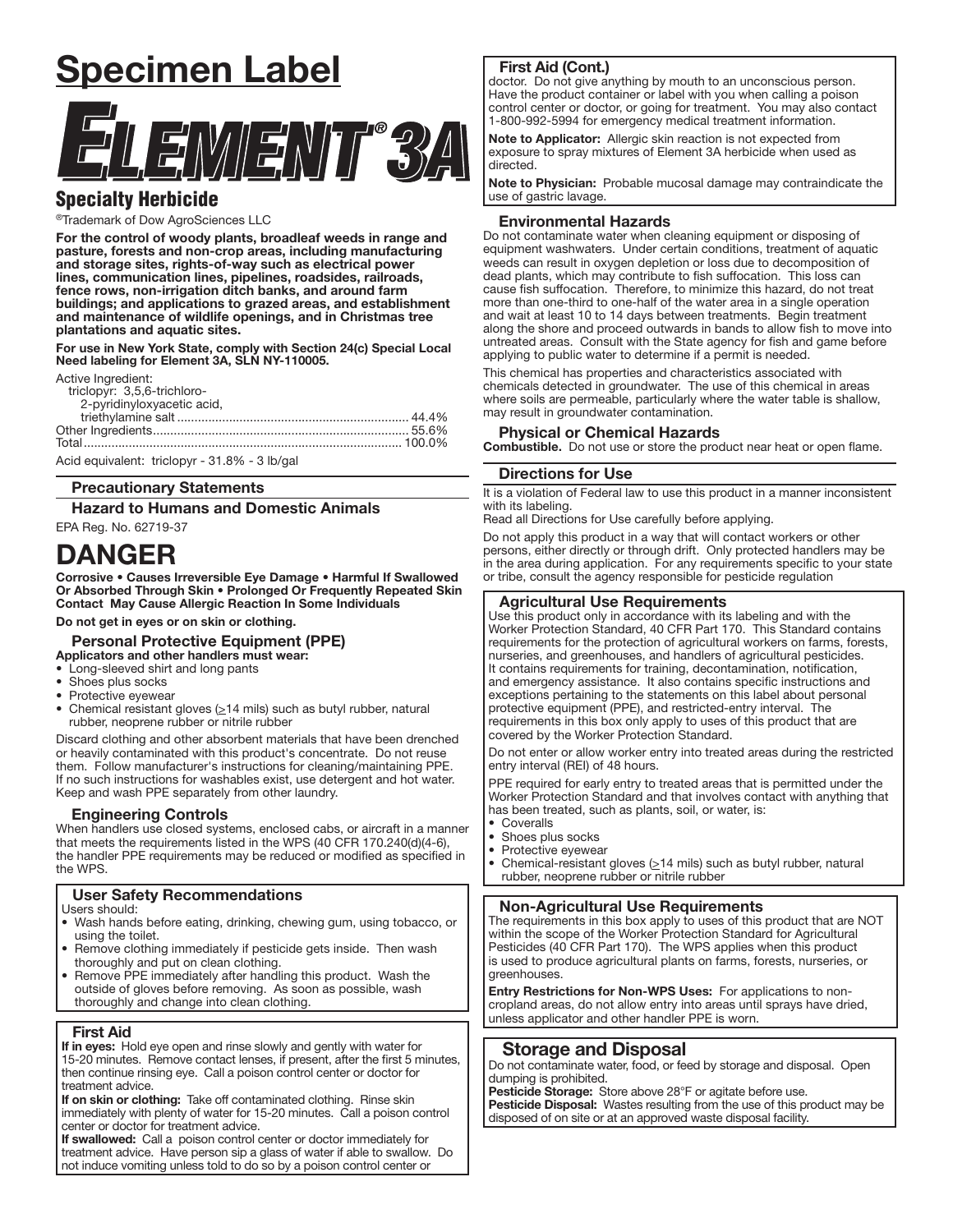# Storage and Disposal (Cont.)

## Nonrefillable containers 5 gallons or less:

Container Handling: Nonrefillable container. Do not reuse or refill this container. Offer for recycling if available or puncture and dispose of in a sanitary landfill, or by incineration, or by other procedures allowed by state and local authorities.

Triple rinse or pressure rinse container (or equivalent) promptly after emptying. Triple rinse as follows: Empty the remaining contents into application equipment or a mix tank and drain for 10 seconds after the flow begins to drip. Fill the container 1/4 full with water and recap. Shake for 10 seconds. Pour rinsate into application equipment or a mix tank or store rinsate for later use or disposal. Drain for 10 seconds after the flow begins to drip. Repeat this procedure two more times. Pressure rinse as follows: Empty the remaining contents into application equipment or a mix tank and continue to drain for 10 seconds after the flow begins to drip. Hold container upside down over application equipment or mix tank or collect rinsate for later use or disposal. Insert pressure rinsing nozzle in the side of the container, and rinse at about 40 psi for at least 30 seconds. Drain for 10 seconds after the flow begins to drip.

### Refillable containers 5 gallons or larger:

Container Handling: Refillable container. Refill this container with pesticide only. Do not reuse this container for any other purpose. Cleaning the container before final disposal is the responsibility of the person disposing of the container. Cleaning before refilling is the responsibility of the refiller. To clean the container before final disposal, empty the remaining contents from this container into application equipment or a mix tank. Fill the container about 10% full with water. Agitate vigorously or recirculate water with the pump for two minutes. Pour or pump rinsate into application equipment or rinsate collection system. Repeat this rinsing procedure two more times.

## Nonrefillable containers 5 gallons or larger:

Container Handling: Nonrefillable container. Do not reuse or refill this container. Offer for recycling if available or puncture and dispose of in a sanitary landfill, or by incineration, or by other procedures allowed by state and local authorities.

Triple rinse or pressure rinse container (or equivalent) promptly after emptying. Triple rinse as follows: Empty the remaining contents into application equipment or a mix tank. Fill the container 1/4 full with water. Replace and tighten closures. Tip container on its side and roll it back and forth, ensuring at least one complete revolution, for 30 seconds. Stand the container on its end and tip it back and forth several times. Turn the container over onto its other end and tip it back and forth several times. Empty the rinsate into application equipment or a mix tank or store rinsate for later use or disposal. Repeat this procedure two more times. Pressure rinse as follows: Empty the remaining contents into application equipment or a mix tank and continue to drain for 10 seconds after the flow begins to drip. Hold container upside down over application equipment or mix tank or collect rinsate for later use or disposal. Insert pressure rinsing nozzle in the side of the container, and rinse at about 40 psi for at least 30 seconds. Drain for 10 seconds after the flow begins to drip.

#### ֞ General Information for Forests and Non-Crop Areas

Use Element® 3A specialty herbicide for the control of woody plants and broadleaf weeds in range and pasture, forests and non-crop areas including manufacturing and storage sites, rights-of-way such as electrical power lines, communication lines, pipelines, roadsides, railroads, fence rows, non-irrigation ditch banks, and around farm buildings, and applications to grazed areas, and establishment and maintenance of wildlife openings, and in Christmas tree plantations and aquatic sites.

Obtain Required Permits: Consult with appropriate state or local water authorities before applying this product to public waters. State or local public agencies may require permits.

# General Use Precautions and Restrictions

## For use in New York State, comply with Section 24(c) Special Local Need labeling for Element 3A, SLN NY-110005.

When applying this product in tank mix combination, follow all applicable use directions, precautions and limitations on each manufacturer's label. Note: If tank mixing with Rodeo® herbicide, mix the Element 3A with at least 75% of the total spray volume desired and ensure that Element 3A is well mixed before adding the Rodeo to avoid incompatibility.

Chemigation: Do not apply this product through any type of irrigation system.

Do not apply Element 3A directly to, or otherwise permit it to come into direct contact with, grapes, tobacco, vegetable crops, flowers, or other desirable broadleaf plants. Do not permit spray mists containing Element 3A to drift onto such plants.

It is permissible to treat non-irrigation ditch banks, seasonally dry wetlands (such as flood plains, deltas, marshes, swamps, or bogs), and transitional areas between upland and lowland sites.

Water treated with Element 3A may not be used for irrigation purposes for 120 days after application or until residue levels of Element 3A are determined by laboratory analysis, or other appropriate means of analysis, to be 1 ppb or less.

Seasonal Irrigation Waters: Element 3A may be applied during the offseason to surface waters that are used for irrigation on a seasonable basis provided that there is a minimum of 120 days between applying Element 3A and the first use of treated water for irrigation purposes, or until residue levels of Element 3A are determined by laboratory analysis, or other appropriate means of analysis, to be 1 ppb or less.

Irrigation Canals/Ditches: Do not apply Element 3A to irrigation canals/ ditches unless the 120-day restriction on irrigation water usage can be observed or residue levels of Element 3A are determined by laboratory analysis, or other appropriate means of analysis, to be 1 ppb or less.

- Do not apply to salt water bays or estuaries.
- Do not apply directly to un-impounded rivers or streams.
- Do not apply on ditches or canals currently being used to transport irrigation water or that will be used for irrigation within 4 months following treatment. It is permissible to treat irrigation and nonirrigation ditch banks.
- Do not apply where runoff water may flow onto agricultural land as injury to crops may result.
- When making applications to control unwanted plants on banks or shorelines of moving water sites, minimize overspray to open water.
- The use of a mistblower is not recommended.
- Apply no more than 2 lb ae of triclopyr (2/3 gallon of Element 3A) per acre per growing season on range and pasture sites, including rightsof-way, fence rows or any area where grazing or harvesting is allowed.
- On forestry sites, Element 3A may be used at rates up to 6 lb ae of triclopyr (2 gallons of Element 3A) per acre per year.
- For all terrestrial use sites other than range, pasture, forestry sites, and grazed areas, the maximum application rate is 9 lb ae of triclopyr (3 gallons of Element 3A) per acre per year.

## For use in New York State, comply with Section 24(c) Special Local Need labeling for Element 3A, SLN NY-110005.

#### Precautions for Potable Water Intakes for Emerged Aquatic Weed Control

See chart below for specific setback distances near functioning potable water intakes. Note: Existing potable water intakes which are no longer in use, such as those replaced by potable water wells or connections to a municipal water system, are not considered to be functioning potable water intakes. These setback restrictions do not apply to terrestrial applications made adjacent to potable water intakes.

| <b>Element 3A Application Rate</b> |           |           |           |
|------------------------------------|-----------|-----------|-----------|
| 2 gt/acre                          | 4 gt/acre | 6 gt/acre | 8 gt/acre |
| <b>Setback Distance (ft)</b>       |           |           |           |
|                                    | 200       | 400       | 500       |
|                                    | 200       | 700       | 900       |
|                                    | 200       | 700       | 1000      |
|                                    | 200       | 900       | 1300      |
|                                    |           |           |           |

Ī To apply Element 3A around and within the distances noted above from a functioning potable water intake, the intake must be turned off until the triclopyr level in the intake water is determined to be 0.4 parts per million (ppm) or less by laboratory analysis or immunoassay.

- Recreational Use of Water in Treatment Area: There are no restrictions on use of water in the treatment area for recreational purposes, including swimming and fishing.
- Livestock Use of Water from Treatment Area: There are no restrictions on livestock consumption of water from the treatment area.

## Grazing and Haying Restrictions

Except for lactating dairy animals, there are no grazing restrictions following application of this product.

- Grazing Lactating Dairy Animals: Do not allow lactating dairy animals to graze treated areas until the next growing season following application of this product.
- Do not harvest hay for 14 days after application.
- Grazed areas of non-cropland and forestry sites may be spot treated if they comprise no more than 10% of the total grazable area.

Slaughter Restrictions: During the season of application, withdraw livestock from grazing treated grass at least 3 days before slaughter.

# Avoiding Injurious Spray Drift

Make applications only when there is little or no hazard from spray drift. Small quantities of spray, which may not be visible, may seriously injure susceptible plants. Do not spray when wind is blowing toward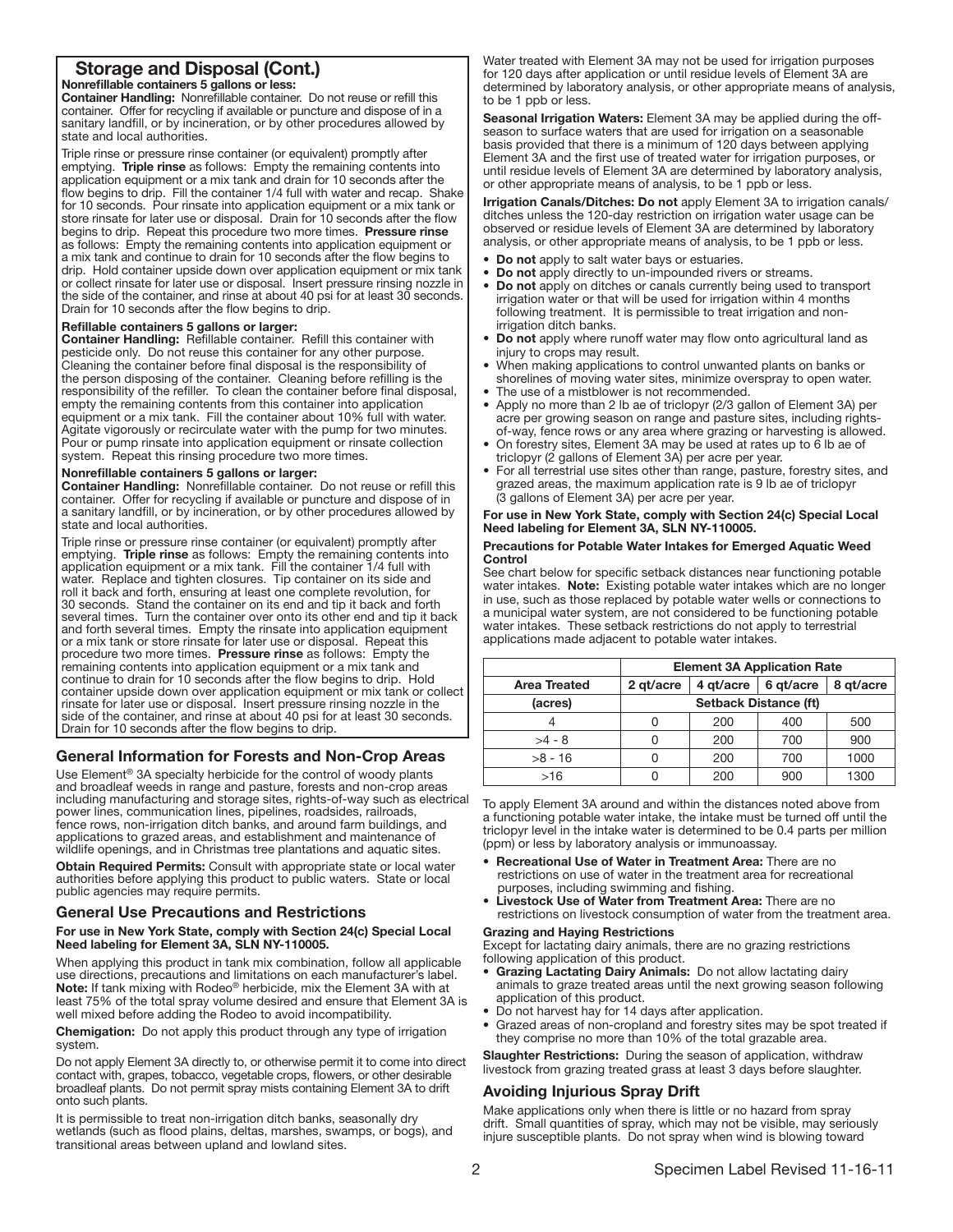susceptible crops or ornamental plants that are near enough to be injured. It is suggested that a continuous smoke column at or near the spray site or a smoke generator on the spray equipment be used to detect air movement, lapse conditions, or temperature inversions (stable air). If the smoke layers or indicates a potential of hazardous spray drift, do not spray.

Aerial Application: For aerial application on rights-of-way or other areas near susceptible crops, apply through a Microfoil**†** or Thru-Valve boom**†**, or use an agriculturally labeled drift control additive. Other drift reducing systems or thickened sprays prepared by using high viscosity inverting systems may be used if they are made as drift-free as mixtures containing agriculturally labeled thickening agents or applications made with the Microfoil or Thru-Valve boom. Keep spray pressures low enough to provide coarse spray droplets. Spray boom should be no longer than 3/4 of the rotor length. Do not use a thickening agent with the Microfoil or Thru-Valve booms, or other systems that cannot accommodate thick sprays. Spray only when the wind velocity is low (follow state regulations). Avoid application during air inversions. If a spray thickening agent is used, follow all use recommendations and precautions on the product label.

**†** Reference within this label to a particular piece of equipment produced by or available from other parties is provided without consideration for use by the reader at its discretion and subject to the reader's independent circumstances, evaluation, and expertise. Such reference by Dow AgroSciences is not intended as an endorsement of such equipment, shall not constitute a warranty (express or implied) of such equipment, and is not intended to imply that other equipment is not available and equally suitable. Any discussion of methods of use of such equipment does not imply that the reader should use the equipment other than is advised in directions available from the equipment's manufacturer. The reader is responsible for exercising its own judgment and expertise, or consulting with sources other than Dow AgroSciences, in selecting and determining how to use its equipment.

#### Spray Drift Management

Avoiding spray drift at the application site is the responsibility of the applicator. The interaction of many equipment and weather related factors determine the potential for spray drift. The applicator and the grower are responsible for considering all these factors when making decisions.

The following drift management requirements must be followed to avoid off-target drift movement from aerial applications:

- 1. The distance of the outer most operating nozzles on the boom must not exceed 3/4 the length of the rotor.
- 2. Nozzles must always point backward parallel with the air stream and never be pointed downwards more than 45 degrees.

Where states have more stringent regulations, they should be observed.

The applicator should be familiar with and take into account the information covered in the following Aerial Drift Reduction Advisory. [This information is advisory in nature and does not supersede mandatory label requirements.]

#### Aerial Drift Reduction Advisory

Information on Droplet Size: The most effective way to reduce drift potential is to apply large droplets. The best drift management strategy is to apply the largest droplets that provide sufficient coverage and control. Applying larger droplets reduces drift potential, but will not prevent drift if applications are made improperly, or under unfavorable environmental conditions (see Wind, Temperature and Humidity, and Temperature Inversions).

#### Controlling Droplet Size:

- Volume Use high flow rate nozzles to apply the highest practical spray volume. Nozzles with higher rated flows produce larger droplets.
- Pressure Do not exceed the nozzle manufacturer's recommended pressures. For many nozzle types, lower pressure produces larger droplets. When higher flow rates are needed, use higher flow rate nozzles instead of increasing pressure.
- Number of Nozzles Use the minimum number of nozzles that provide uniform coverage.
- Nozzle Orientation Orienting nozzles so that the spray is released parallel to the airstream produces larger droplets than other orientations and is the recommended practice. Significant deflection from horizontal will reduce droplet size and increase drift potential.
- Nozzle Type Use a nozzle type that is designed for the intended application. With most nozzle types, narrower spray angles produce larger droplets. Consider using low-drift nozzles. Solid stream nozzles oriented straight back produce the largest droplets and the lowest drift.

Boom Length: For some use patterns, reducing the effective boom length to less than 3/4 of the rotor length may further reduce drift without reducing swath width.

Application Height: Applications should not be made at a height greater than 10 feet above the top of the largest plants unless a greater height is required for aircraft safety. Making applications at the lowest height that is safe reduces exposure of droplets to evaporation and wind.

Swath Adjustment: When applications are made with a crosswind, the swath will be displaced downwind. Therefore, on the up and downwind edges of the field, the applicator must compensate for this displacement by adjusting the path of the aircraft upwind. Swath adjustment distance should increase, with increasing drift potential (higher wind, smaller drops, etc.).

Wind: Drift potential is lowest between wind speeds of 2 to 10 mph. However, many factors, including droplet size and equipment type, determine drift potential at any given speed. Application should be avoided below 2 mph due to variable wind direction and high inversion potential. Note: Local terrain can influence wind patterns. Every applicator should be familiar with local wind patterns and how they affect spray drift.

Temperature and Humidity: When making applications in low relative humidity, set up equipment to produce larger droplets to compensate for evaporation. Droplet evaporation is most severe when conditions are both hot and dry.

Temperature Inversions: Applications should not occur during a local, low level temperature inversion because drift potential is high. Temperature inversions restrict vertical air mixing, which causes small suspended droplets to remain in a concentrated cloud. This cloud can move in unpredictable directions due to the light variable winds common during inversions. Temperature inversions are characterized by increasing temperatures with altitude and are common on nights with limited cloud cover and light to no wind. They begin to form as the sun sets and often continue into the morning. Their presence can be indicated by ground fog; however, if fog is not present, inversions can also be identified by the movement of the smoke from a ground source or an aircraft smoke generator. Smoke that layers and moves laterally in a concentrated cloud (under low wind conditions) indicates an inversion, while smoke that moves upward and rapidly dissipates indicates good vertical air mixing.

Sensitive Areas: The pesticide should only be applied when the potential for drift to adjacent sensitive areas (e.g., residential areas, bodies of water, known habitat for threatened or endangered species, non-target crops) is minimal (e.g., when wind is blowing away from the sensitive areas).

Ground Equipment: To aid in reducing spray drift, Element 3A should be used in thickened (high viscosity) spray mixtures using an agriculturally labeled drift control additive, high viscosity invert system, or equivalent as directed by the manufacturer. With ground equipment, spray drift can be reduced by keeping the spray boom as low as possible; by applying 20 gallons or more of spray per acre; by keeping the operating spray pressures at the lower end of the manufacturer's recommended pressures for the specific nozzle type used (low pressure nozzles are available from spray equipment manufacturers); and by spraying when wind velocity is low (follow state regulations). In hand-gun applications, select the minimum spray pressure that will provide adequate plant coverage (without forming a mist). Do not apply with nozzles that produce a finedroplet spray.

High Volume Leaf-Stem Treatment: To minimize spray drift, do not use pressure exceeding 50 psi at the spray nozzle and keep sprays no higher than brush tops. An agriculturally labeled thickening agent may be used to reduce drift.

## Plants Controlled

Woody Plant Species

| alder                 | dogwood                                                                       | salt cedar <sup>2</sup> |
|-----------------------|-------------------------------------------------------------------------------|-------------------------|
| arrowwood             | elderberry                                                                    | salmonberry             |
| ash                   | elm                                                                           | sassafras               |
| aspen                 | gallberry                                                                     | scotch broom            |
| Australian pine       | hazel                                                                         | sumac                   |
| bear clover (bearmat) | hornbean                                                                      | sweetbay magnolia       |
| beech                 | kudzu <sup>1</sup>                                                            | sweetgum                |
| birch                 | locust                                                                        | sycamore                |
| blackberry            | madrone                                                                       | tanoak                  |
| blackgum              | maples                                                                        | thimbleberry            |
| Brazilian pepper      | mulberry                                                                      | tulip poplar            |
| cascara               | oaks                                                                          | waxmyrtle               |
| ceanothus             | persimmon                                                                     | western hemlock         |
| cherry                | pine                                                                          | wild rose               |
| chinquapin            | poison ivy                                                                    | willow                  |
| choke cherry          | poison oak                                                                    | winged elm              |
| cottonwood            | poplar                                                                        |                         |
| crataegus (hawthorn)  | salt-bush                                                                     |                         |
| Douglas fir           | (Baccharis spp.)                                                              |                         |
|                       | $1\text{E}$ ar aamplata aantral, ra $\frac{1}{2}$ traatmant may be neegaagay. |                         |

or complete control, re-treatment may be necessary. 2Use cut surface treatments for best results.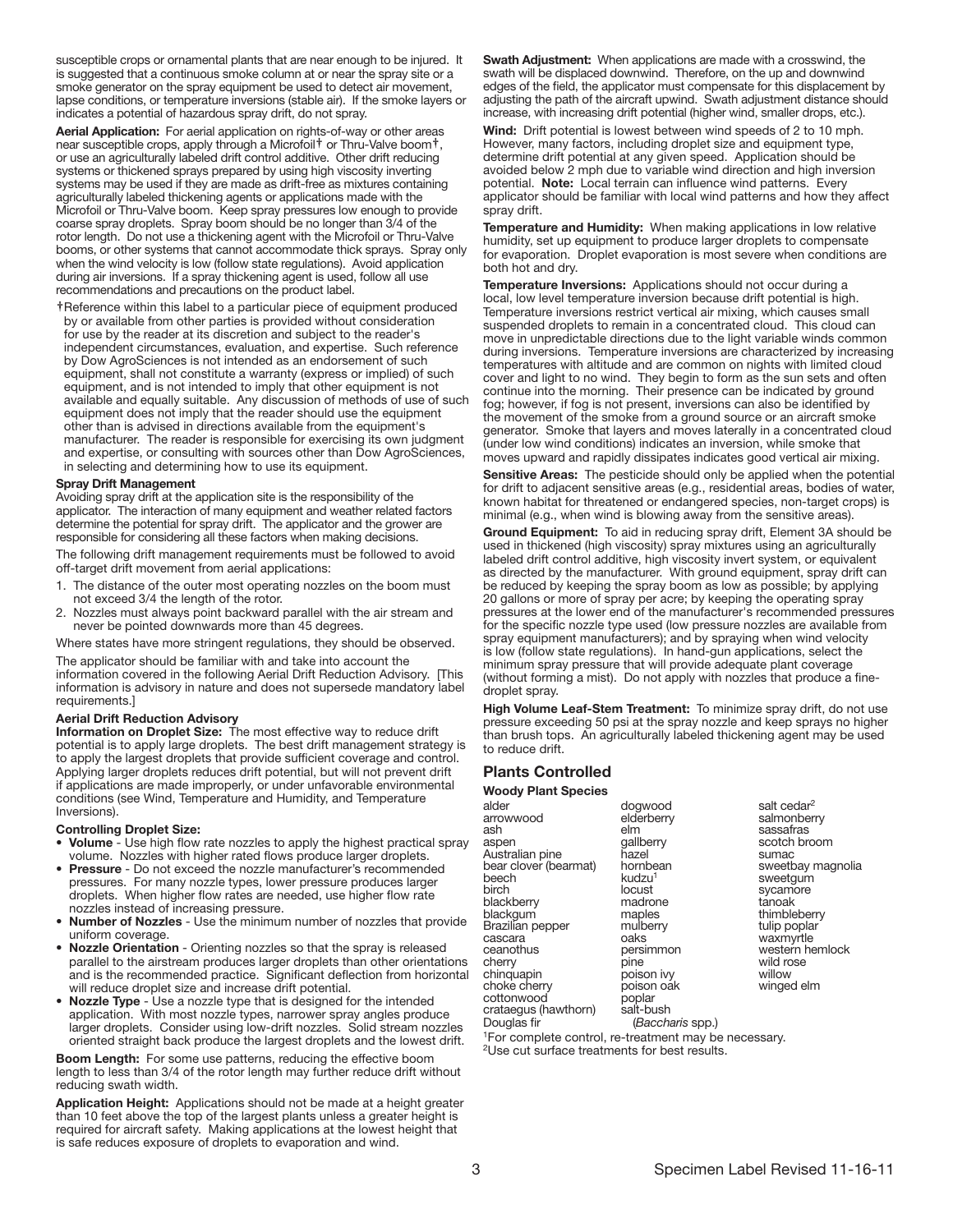## Plants Controlled (Cont.)

#### Annual and Perennial Broadleaf Weeds

| vetch<br>curly dock<br>ragweed<br>wedelia<br>dandelion<br>smartweed<br>wild lettuce<br>field bindweed |
|-------------------------------------------------------------------------------------------------------|
|-------------------------------------------------------------------------------------------------------|

#### Purple Loosestrife (*Lythrum salicaria*)

Purple loosestrife can be controlled with foliar applications of Element 3A. For broadcast applications, use a minimum of 4 1/2 to 6 lb ae of triclopyr (6 to 8 quarts of Element 3A) per acre. Apply Element 3A when purple loosestrife is at the bud to mid-flowering stage of growth. Follow-up applications for control of regrowth should be made the following year in order to achieve increased control of this weed species. For all applications, a non-ionic surfactant should be added to the spray mixture. Follow all directions and use precautions on the label of the surfactant. Thorough wetting of the foliage and stems is necessary to achieve satisfactory control. A minimum spray volume of 50 gallons per acre is recommended for ground broadcast applications.

If using a backpack sprayer, a spray mixture containing 1% to 1.5% Element 3A or 5 to 7.6 fl oz of Element 3A per 4 gallons of water should be used. All purple loosestrife plants should be thoroughly wetted.

## Application Methods

Use Element 3A at rates of 3/4 to 9 lb ae of triclopyr (1/4 to 3 gallons of Element 3A) per acre to control broadleaf weeds and woody plants. In all cases, use the amount specified in enough water to give uniform and complete coverage of the plants to be controlled. Use only water suitable for spraying. Use an agriculturally labeled non-ionic surfactant for all foliar applications. When using surfactants, follow the use directions and precautions listed on the surfactant manufacturer's label. Use the higher concentrations of surfactant in the spray mixture when applying lower spray volumes per acre. The order of addition to the spray tank is water, spray thickening agent (if used), additional herbicide (if used), and Element 3A. Surfactant should be added to the spray tank last or as recommended on the product label. If combined with emulsifiable concentrate herbicides, moderate continuous adequate agitation is required.

Before using any recommended tank mixtures, read the directions and all use precautions on both labels. Note: If tank mixing with Rodeo® herbicide, mix the Element 3A with at least 75% of the total spray volume desired and ensure that Element 3A is well mixed before adding the Rodeo to avoid incompatibility.

For best results, apply when woody plants and weeds are actively growing. When hard to control species such as ash, blackgum, choke cherry, elm, maples, oaks, pines, or winged elm are prevalent and during applications made in late summer when the plants are mature and during drought conditions, use the higher rates of Element 3A alone or in combination with Tordon® 101 Mixture specialty herbicide. (Tordon 101 Mixture is a restricted use pesticide. See product label.) Tordon 101 Mixture is not registered for use in the states of California and

Florida. When using Element 3A in combination with 2,4-D 3.8 lb amine, like DMA 4 IVM, or low volatile ester herbicides, generally the higher rates should be used for satisfactory brush control.

Use the higher dosage rates when brush approaches an average of 15 feet in height or when the brush covers more than 60% of the area to be treated. If lower rates are used on hard to control species, resprouting may occur the year following treatment.

On sites where easy to control brush species dominate, rates less than those listed may be effective. Consult State or Local Extension personnel for such information.

#### Foliage Treatment With Ground Equipment High Volume Foliage Treatment

For control of woody plants, use Element 3A at the rate of 3 to 9 lb ae of triclopyr (1 to 3 gallons of Element 3A) per 100 gallons of spray solution, or Element 3A at 3/4 to 3 lb ae of triclopyr (1 to 4 quarts of Element 3A) may be tank mixed with 1/4 to 1/2 gallons of 2,4-D 3.8 lb amine, like DMA 4 IVM, or low volatile ester or Tordon 101 Mixture and diluted to make 100 gallons of spray solution. Apply at a volume of 100 to 400 gallons of total spray per acre depending upon size and density of woody plants. Coverage should be thorough to wet all leaves, stems, and root collars. (See General Use Precautions and Restrictions.) Do not exceed maximum allowable use rates per acre (see table below). Tordon 101 Mixture is not registered for use in the states of California and Florida.

#### Maximum Labeled Rate versus Spray Volume per Acre

|                                             | <b>Maximum Rate of Element 3A</b>                                           |                                                          |                                                                               |
|---------------------------------------------|-----------------------------------------------------------------------------|----------------------------------------------------------|-------------------------------------------------------------------------------|
| <b>Total Spray</b><br>Volume (gal/<br>acre) | <b>Range and Pasture</b><br>Sites <sup>1</sup><br>(gal/100 gal of<br>spray) | Forestry Sites <sup>2</sup><br>(gal/100 gal of<br>spray) | <b>Other Non-</b><br>Cropland Sites <sup>3</sup><br>(gal/100 gal of<br>spray) |
| 400                                         | Do not use                                                                  | 0.5                                                      | 0.75                                                                          |
| 300                                         | Do not use                                                                  | 0.67                                                     |                                                                               |
| 200                                         | Do not use                                                                  | 1                                                        | 1.5                                                                           |
| 100                                         | 0.67                                                                        | 2                                                        | 3                                                                             |
| 50                                          | 1.33                                                                        | 4                                                        | 6                                                                             |
| 40                                          | 1.67                                                                        | 5                                                        | 7.5                                                                           |
| 30                                          | 2.33                                                                        | 6.65                                                     | 10                                                                            |
| 20                                          | 3.33                                                                        | 10                                                       | 15                                                                            |
| 10                                          | 6.67                                                                        | 20                                                       | 30                                                                            |

<sup>1</sup>Do not exceed the maximum use rate of 2 lb ae of triclopyr (2/3 gal of Element 3A)/acre/year.

<sup>2</sup>Do not exceed the maximum use rate of 6 lb ae of triclopyr (2 gal of Element 3A)/acre/year.

<sup>3</sup>Do not exceed the maximum use rate of 9 lb ae of triclopyr (3 gal of Element 3A)/acre/year on non-cropland use sites other than rangeland, pasture, forestry, and grazed areas.

#### Low Volume Foliage Treatment

To control susceptible woody plants, apply up to 15 lb ae of triclopyr (5 gallons of Element 3A) in 10 to 100 gallons of finished spray. The spray concentration of Element 3A and total spray volume per acre should be adjusted according to the size and density of target woody plants and kind of spray equipment used. With low volume sprays, use sufficient spray volume to obtain uniform coverage of target plants including the surfaces of all foliage, stems, and root collars (see General Use Precautions and Restrictions). For best results, a surfactant should be added to all spray mixtures. Match equipment and delivery rate of spray nozzles to height and density of woody plants. When treating tall, dense brush, a truck mounted spray gun with spray tips that deliver up to 2 gallons per minute at 40 to 60 psi may be required. Backpack or other types of specialized spray equipment with spray tips that deliver less than 1 gallon of spray per minute may be appropriate for short, low to moderate density brush.

Tank Mixing: As a low volume foliar spray, up to 9 lb ae of triclopyr (3 gallons of Element 3A) may be applied in tank mix combination with 1/2 to 1 gallon of Tordon K or 1 to 2 gallons of Tordon 101 Mixture in 10 to 100 gallons of finished spray. Tordon 101 Mixture and Tordon K are not registered for use in the states of California and Florida.

#### Broadcast Applications With Ground Equipment

Apply using equipment that will assure uniform coverage of the spray volumes applied. To improve spray coverage, add an agriculturally labeled non-ionic surfactant as described later under Directions for Use. See Maximum Labeled Rate versus Spray Volume per Acre table above for relationship between mixing rate, spray volume and maximum application rate.

## Woody Plant Control

Foliage Treatment: Use 6 to 9 lb ae of triclopyr (2 to 3 gallons of Element 3A) in enough water to make 20 to 100 gallons of total spray per acre or 1 1/2 to 3 lb ae of triclopyr (1/2 to 1 gallon of Element 3A) may be combined with 1 to 2 gallons of 2,4-D 3.8 lb amine, like DMA 4 IVM, or low volatile esters or Tordon 101 Mixture in sufficient water to make 20 to 100 gallons of total spray per acre. Tordon 101 Mixture is not registered for use in the states of California and Florida.

#### Broadleaf Weed Control

Use Element 3A at rates of 1 to 4 1/2 lb ae of triclopyr (1/3 to 1 1/2 gallons of Element 3A) in a total volume of 20 to 100 gallons of water per acre. Apply any time during the growing season. Element 3A at 1 to 3 lb ae of triclopyr (1/3 to 1 gallon of Element 3A) may be tank mixed with 1/2 to 1 gallon of Tordon K, Tordon 101 Mixture or 2,4-D 3.8 lb amine, like DMA 4 IVM, or low volatile herbicides to improve the spectrum of activity. Tordon 101 Mixture and Tordon K are not registered for use in the states of California and Florida.

#### Aerial Application (Helicopter Only)

Aerial sprays should be applied using suitable drift control. (See General Use Precautions and Restrictions.) Add an agriculturally labeled non-ionic surfactant as described under Directions for Use. See Maximum Labeled Rate versus Spray Volume per Acre table above for relationship between mixing rate, spray volume and maximum application rate.

#### Foliage Treatment (Non-Grazed Rights-of-Way)

Non-grazed areas: Use 6 to 9 lb ae of triclopyr (2 to 3 gallons of Element 3A) or 3 to 4 1/2 lb ae of triclopyr (1 to 1 1/2 gallons of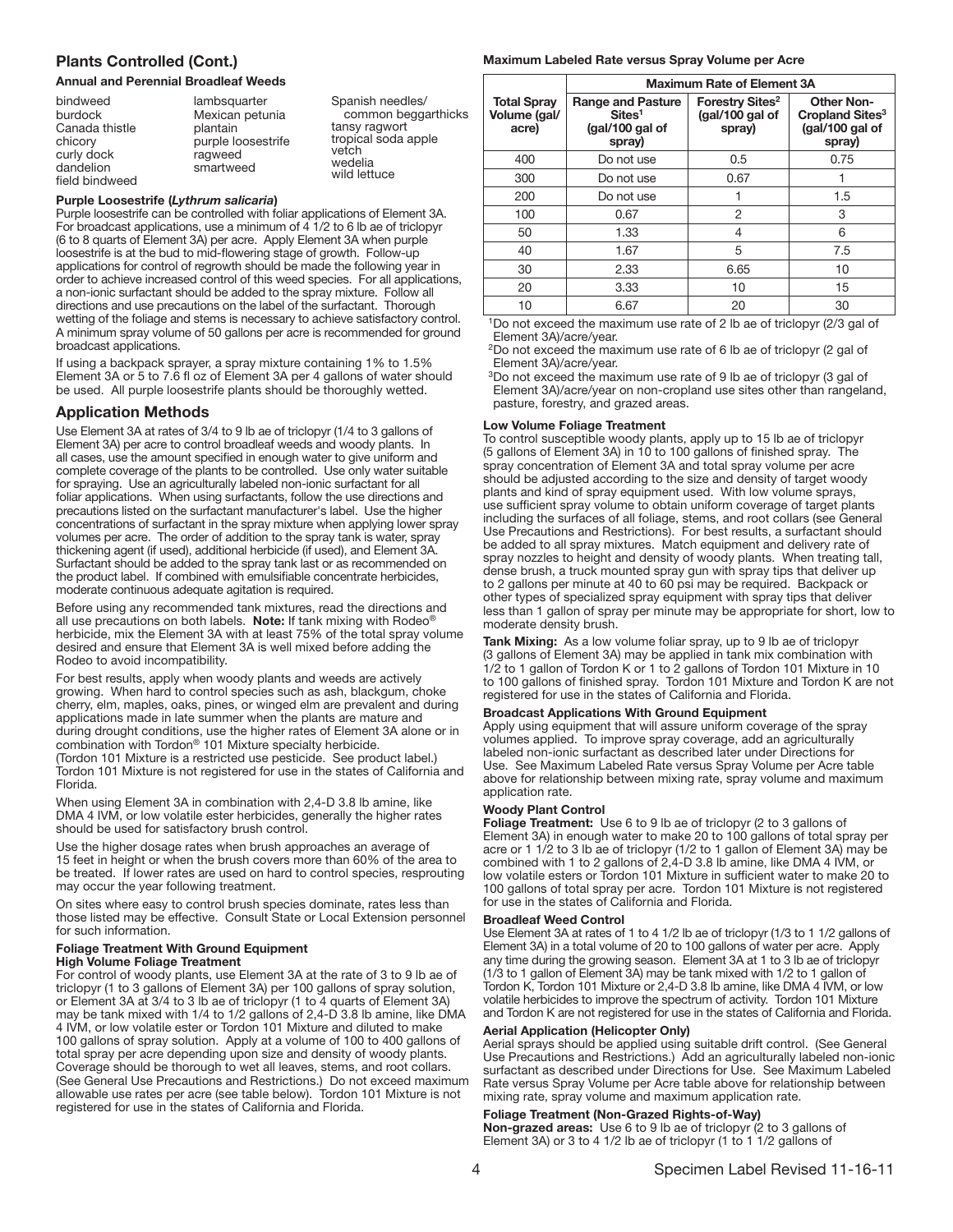Element 3A) in a tank mix combination with 1 to 2 gallons of 2,4-D 3.8 lb amine, like DMA 4 IVM, or low volatile esters or Tordon 101 Mixture, and apply in a total spray volume of 10 to 30 gallons per acre. Use the higher rates and volumes when plants are dense or under drought conditions. Tordon 101 Mixture is not registered for use in the states of California and Florida.

Interspersed areas in non-grazed rights-of-ways that may be subject to grazing may be spot treated if the treated area comprises no more than 10% of the total grazable area.

#### Cut Surface Treatments

Individual plant treatments such as basal bark and cut surface applications may be used on any use site listed on this label at a maximum use rate of 2.67 gallons of Element 3A (8 lb ae of triclopyr) per acre. These types of applications are made directly to ungrazed parts of plants and, therefore, are not restricted by the grazing maximum rate of 2/3 of a gallon of Element 3A (2 lb ae of triclopyr) per acre.

To control unwanted trees of hardwood species such as elm, maple, oak and conifers in labeled sites, apply Element 3A, either undiluted or diluted in a 1 to 1 ratio with water, as directed below.

#### With Tree Injector Method

Apply by injecting 1/2 milliliter of undiluted Element 3A or 1 milliliter of the diluted solution through the bark at intervals of 3 to 4 inches between centers of the injector wound. The injections should completely surround the tree at any convenient height. Note: No Worker Protection Standard worker entry restrictions or worker notification requirements apply when this product is injected directly into plants.

#### With Hack and Squirt Method

Make cuts around the tree trunk at a convenient height with a hatchet or similar equipment so that the cuts overlap slightly and make a continuous circle around the trunk. Spray 1/2 milliliter of undiluted Element 3A or 1 milliliter of the diluted solution into the pocket created between the bark and the inner stem/trunk by each cut.

#### With Frill or Girdle Method

Make a single girdle through the bark completely around the tree at a convenient height. The frill should allow for the herbicide to remain next to the inner stem and absorb into the plant. Wet the cut surface with undiluted or diluted solution.

Both of the above methods may be used successfully at any season except during periods of heavy sap flow of certain species - for example, maples.

#### Stump Treatment

Spray or paint the cut surfaces of freshly cut stumps and stubs with undiluted Element 3A. The cambium area next to the bark is the most vital area to wet.

#### Forest Management Applications

For best control from broadcast applications of Element 3A, use a spray volume which will provide thorough plant coverage. Recommended spray volumes are usually 10 to 25 gallons per acre by air or 10 to 100 gallons per acre by ground. To improve spray coverage of spray volumes less than 50 gallons per acre, add an agriculturally labeled non-ionic surfactant as described under Directions for Use. Application systems should be used to prevent hazardous drift to off-target sites. Nozzles or additives that produce larger droplets of spray may require higher spray volumes to maintain brush control.

#### Forest Site Preparation (Not for Conifer Release)

Use up to 6 lb ae of triclopyr (2 gallons of Element 3A) and apply in a total spray volume of 10 to 30 gallons per acre or Element 3A at 3 to 4 1/2 lb ae of triclopyr (1 to 1 1/2 gallons of Element 3A) may be used with 1 to 2 gallons of Tordon 101 Mixture or 2,4-D 3.8 lb low volatile ester in a tank mix combination in a total spray volume of 10 to 30 gallons per acre. Use a non-ionic agricultural surfactant for all foliar applications as described under Directions for Use. Tordon 101 Mixture is not registered for use in the states of California and Florida.

Note: Conifers planted sooner than one month after treatment with Element 3A at less than 4 lb ae of triclopyr (1 1/3 gallons of Element 3A) per acre or sooner than two months after treatment at 4 to 9 lb ae of triclopyr (1 1/3 to 3 gallons of Element 3A) per acre may be injured. When tank mixtures of herbicides are used for forest site preparation, labels for all products in the mixture should be consulted and the longest recommended waiting period before planting observed.

#### Directed Spray Applications for Conifer Release

To release conifers from competing hardwoods such as red maple, sugar maple, striped maple, sweetgum, red and white oaks, ash, hickory, alder, birch, aspen, and pin cherry, mix 3 to 6 lb ae of triclopyr (1 to 2 gallons of Element 3A) in enough water to make 100 gallons of spray mixture. To improve spray coverage, add an agriculturally labeled non-ionic surfactant as described under Directions for Use. The spray mixture should be directed onto foliage of competitive hardwoods using knapsack or backpack sprayers with flat fan nozzles or equivalent any time after hardwoods have reached full leaf size, but before autumn coloration. The majority of treated hardwoods should be less than 6 feet in height to ensure adequate spray coverage. Care should be taken to direct spray away from contact with conifer foliage, particularly foliage of desirable pines.

Note: Spray may cause temporary damage and growth suppression where contact with conifers occurs; however, injured conifers should recover and grow normally. Over-the-top spray applications can kill pines.

#### Broadcast Applications for Conifer Release in the Northeastern United States

To release spruce, fir, red pine and white pine from competing hardwoods, such as red maple, sugar maple, striped maple, alder, birch (white, yellow or gray), aspen, ash, pin cherry and *Rubus* spp. and perennial and annual broadleaf weeds, use Element 3A at rates of 1 1/2 to 3 lb ae of triclopyr (2 to 4 quarts of Element 3A) per acre alone or with 2,4-D amine, like DMA 4 IVM, or 2,4-D ester to provide no more than 4 lb ae per acre from both products. Apply in late summer or early fall after conifers have formed their over wintering buds and hardwoods are in full leaf and prior to autumn coloration.

#### Broadcast Applications for Douglas-Fir Release in the Pacific Northwest and California

To release Douglas-fir from susceptible competing vegetation such as broadleaf weeds, alder, blackberry or Scotch broom, apply Element 3A at 1 to 1 1/2 lb ae of triclopyr (1 1/3 to 2 quarts of Element 3A) per acre alone or in combination with 4 lb per acre of atrazine. Mix all sprays in a water carrier with a non-ionic surfactant. Apply in early spring after hardwoods begin growth and before Douglas fir bud break ("early foliar" hardwood stage) or after Douglas fir seasonal growth has "hardened off" (set winter buds) in late summer, but while hardwoods are still actively growing. When treating after Douglas fir bud set, apply prior to onset of autumn coloration in hardwood foliage. Note: Treatments applied during active Douglas fir shoot growth (after spring bud break and prior to bud set) may cause injury to Douglas fir trees.

## Christmas Tree Plantations

Use Element 3A for the control of woody plants and annual and perennial broadleaf weeds in established Christmas tree plantations. For best results, apply when woody plants and weeds are actively growing. Element 3A does not control weeds which have not emerged at the time of application. If lower rates are used on hard to control woody species, resprouting may occur the year following treatment. Brush over 8 feet tall is difficult to treat efficiently using hand equipment such as backpack or knapsack sprayers. When treating large brush or trees or hard to control species such as ash, blackgum, choke cherry, elm, hazel, madrone, maples, oaks or sweetgum, and for applications made during drought conditions or in late summer when the leaves are mature, use the higher rates of Element 3A or use cut surface application methods. For foliar applications, apply in enough water to give uniform and complete coverage of the plants to be controlled. Applications made under drought conditions may provide less than desirable results.

#### Use Precautions:

- Do not use on newly seeded grass until well established as indicated by vigorous growth and development of secondary root system and tillering
- Newly seeded turf (alleyways, etc.) should be mowed two or three times before any treatment with Element 3A.
- Do not reseed Christmas tree areas treated with Element 3A for a minimum of three weeks after application.
- Do not use Element 3A if legumes, such as clover, are present and injury cannot be tolerated.

#### Spray Preparation

The order of addition to the spray tank is water, drift control agent (if used), non-ionic agricultural surfactant and Element 3A. Continue moderate agitation while mixing and spraying. Use a non-ionic agricultural surfactant for all applications. When using surfactants, follow use directions and precautions listed on the manufacturer's label. Use the higher recommended concentrations of surfactant in the spray mixture when applying lower spray volumes per acre. Note: If tank mixing with Rodeo herbicide, mix the Element 3A with at least 75% of the total spray volume desired and ensure that Element 3A is well mixed before adding the Rodeo to avoid incompatibility.

#### **Application**

Apply in late summer or early autumn after terminal growth of Christmas trees has hardened of, but before leaf drop of, target weeds. Apply at a rate of 3/4 to 1 3/4 lb ae of triclopyr (2 to 5 pints of Element 3A) per acre as a foliar spray directed toward the base of Christmas trees. Use sufficient spray volume to provide uniform coverage of target plants (20 to 100 gallons per acre). Do not apply with 2,4-D. Application rates of Element 3A recommended for Christmas trees will only suppress some well established woody plants that are greater than 2 to 3 years old (see